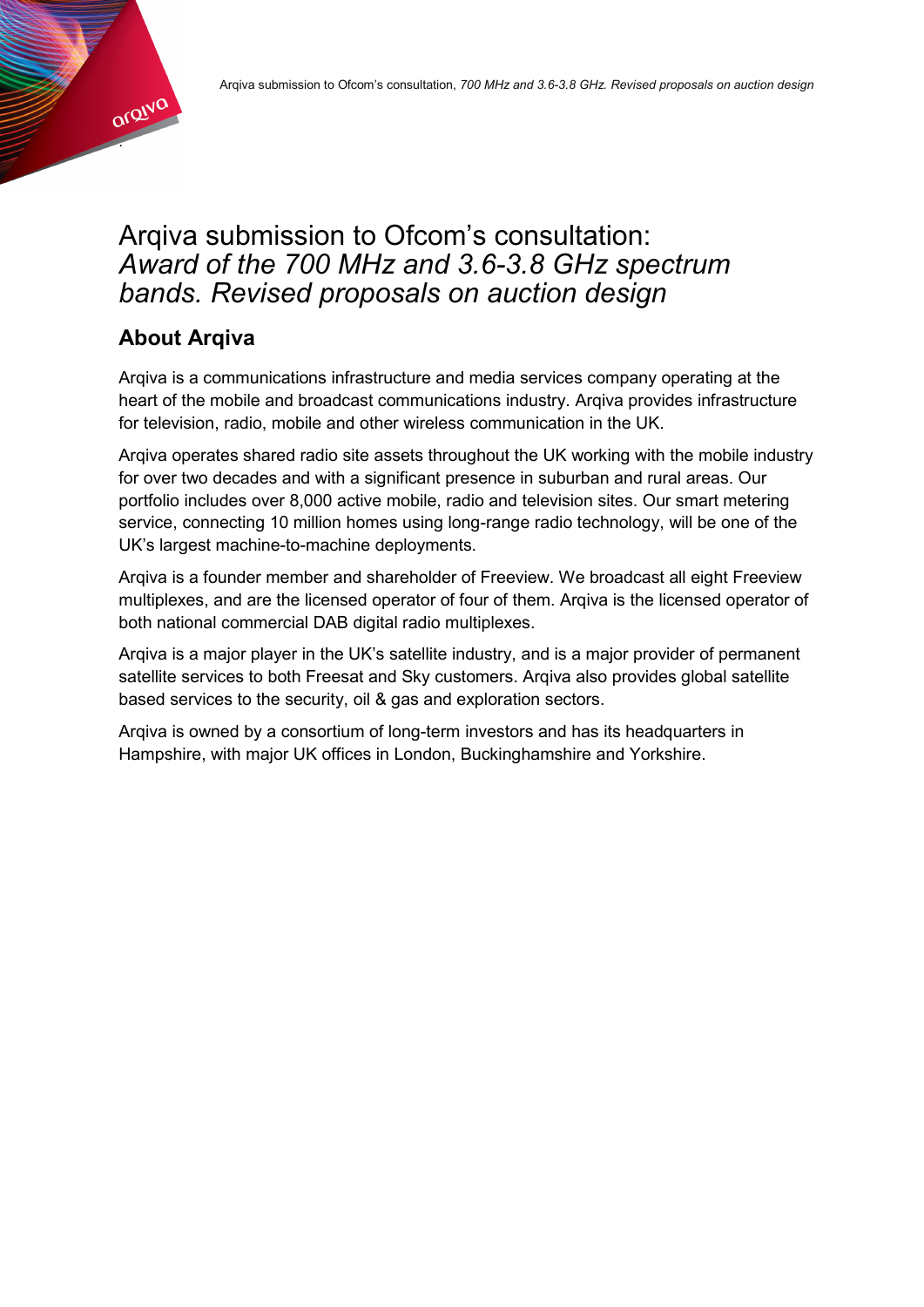## Arqiva Response

Question 3: Do you have any other comments you wish to make on our proposals for this award?

The process to consider the changes that Ofcom has proposed has implications beyond those discussed in this consultation. Specifically, it means that the statement in relation to Ofcom's December 20[1](#page-1-0)8 consultation<sup>1</sup> has not been published. This means that industry does not know what decisions Ofcom will make in relation to the other topics that Ofcom has consulted on.

Of particular concern is the lack of certainty on Ofcom's proposal to grant Arqiva licences to broadcast TV in the 700 MHz duplex gap one month at a time The implication of this is that it also only gives one month's notice to TV viewers and the TV channels carried on our multiplexes.

One month's notice does not take into account the commercial realties of the markets that Ofcom regulates. Ofcom is aware through the work that it does to regulate TV broadcasters, that the advertising market that supports commercial TV broadcasters works on longer timeframes than the one month that Ofcom proposes.

As a result of this regulatory intervention our broadcast customers are facing difficult decisions on whether they can continue to operate their service on DTT, or whether they should close the service. There is a real risk that Ofcom's decisions could result in the unnecessarily early closure of one, or both, of Arqiva's DVB-T2 multiplexes. This would cause harm to TV viewers as they lose the TV services that value.

More widely Ofcom's proposal for one month's notice leads to an unnecessary detrimental impact to consumers. Specifically it has a negative impact on TV viewers (from losing TV services) without *any* additional benefit to mobile users. As Ofcom is aware, mobile operators will know more than one month in advance when they will roll out new services. The lead time for ordering, and deploying, equipment, as well as ensuring adequate handset penetration is far longer than that. Therefore, a longer notice period for the DVB-T2 multiplexes will not stop the mobile operators from rolling out mobile services when they are ready to do so.

Ofcom is proposing a policy that will make TV viewers worse off without making mobile users, or mobile operators, better off.

The remainder of this response reiterates some of the key points that we have previously made to Ofcom in relation to this issue.

## **DTT use of the 700 MHz Duplex Gap**

-

This is an area of significant interest and importance for Arqiva as ongoing access to the 700 MHz duplex gap for DTT would support the platform and ensure that UK viewers have access to a broad range of UK free-to-air content in an increasingly competitive TV platform market. Allowing these TV services to remain on air is consistent with Ofcom's statutory

<span id="page-1-0"></span><sup>1</sup> [https://www.ofcom.org.uk/\\_\\_data/assets/pdf\\_file/0019/130726/Award-of-the-700-MHz-and-3.6-3.8-](https://www.ofcom.org.uk/__data/assets/pdf_file/0019/130726/Award-of-the-700-MHz-and-3.6-3.8-GHz-spectrum-bands.pdf) [GHz-spectrum-bands.pdf](https://www.ofcom.org.uk/__data/assets/pdf_file/0019/130726/Award-of-the-700-MHz-and-3.6-3.8-GHz-spectrum-bands.pdf)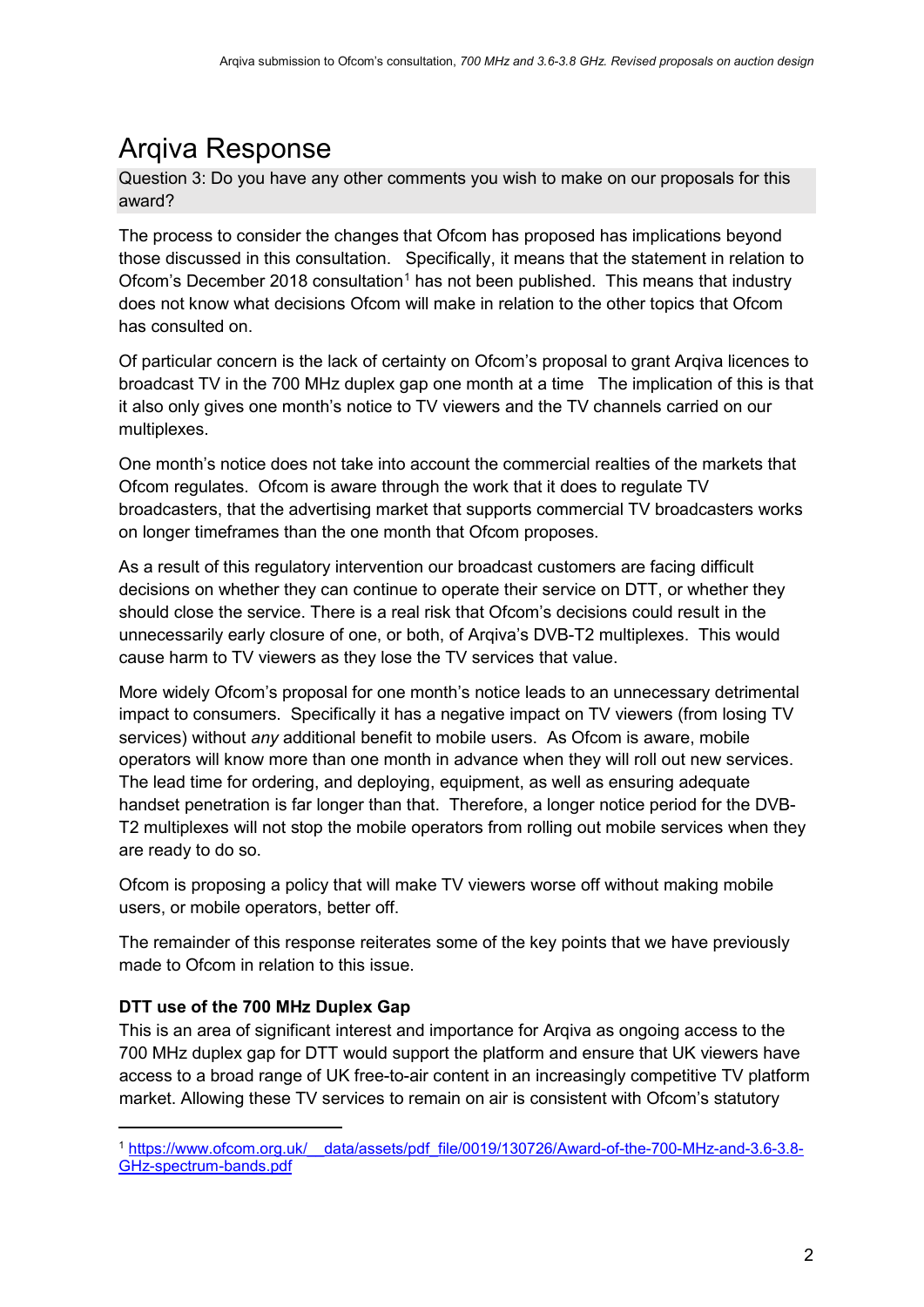duties as it minimises the risk of Ofcom carrying out a policy which switches off popular free-to-air TV services with fallow spectrum left in their place.

Ofcom *can* realise this policy successfully but is introducing unnecessary risks to reaching the above objectives. This is due to its inflexible approach to allowing continued access to the spectrum, especially with its proposal to allow access for DTT past June 2020 on a wholly inadequate one-month rolling basis. This is in the additional context of duplex -gap dependent mobile services being highly unlikely to deploy in the UK anywhere near the time of the award. Furthermore, our own experience of working on 4G expansion demonstrates mobile operators will have significantly more than a one-month horizon for planning the rollout of these services.

In our view, Ofcom should be more whole-heartedly supporting the UK's primary free-to-air platform. As Sharon White noted<sup>[2](#page-2-0)</sup>, this is happening at a time when global players such as Netflix, Google and Amazon Prime are posing increasing threats to UK-based media platforms.

We propose the following, therefore:

-

- Establish a more flexible approach to revoking our post June 2020 licence but based, in principal, on a 6-month notice period mindful that:
	- $\circ$  The proposed one-month rolling notice period risks creating a chaotic switch-off of TV services for millions of viewers
	- o Broadcasters book advertising time over much longer periods
	- o There is now little prospect of mobile services being ready to use the duplex gap by May 2020 and Ofcom and the MNOs would, in any case, know at least 12 months in advance when such services were due to be deployed
- Acknowledge that the wider political context may facilitate DTT use of this spectrum *legally* beyond May 2022; and
- Consider protection into DTT services in the duplex gap in the event that they to continue beyond the shorter-term.

We welcome confirmation that the multiplexes (Com 7 & 8) which were set up in 2014 to carry additional HD and SD services can, subject to certain conditions, continue in the 700 MHz duplex gap beyond May 2020 on a licensed basis. However, such access would need to be able to meet the interests of viewers and on a sustainable commercial term for broadcasters.

There is, of course, no point in Arqiva gaining access to this spectrum if our customers cannot agree commercial deals with us on the basis of the short-term arrangements that Ofcom are proposing.

A further worrying background to these unresolved issues continues to be the residual threat to the DTT platform from a removal of Com 7 & 8 services in 2020. These multiplexes include three-quarters of DTT's existing HD services together with other PSB and free-to-air

<span id="page-2-0"></span><sup>2</sup> <https://www.ofcom.org.uk/about-ofcom/latest/media/speeches/2018/british-tv-stronger-together>